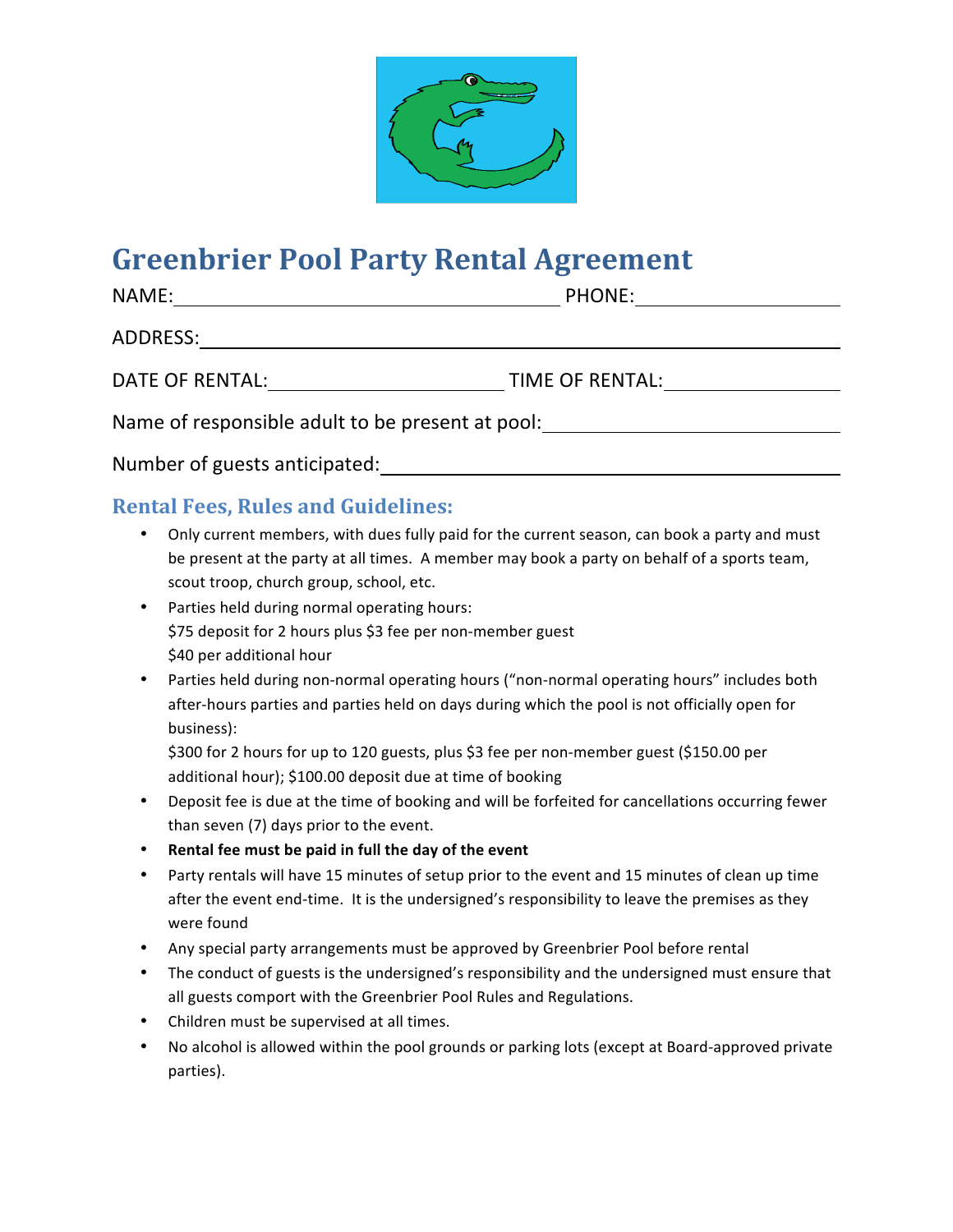

- The undersigned agrees to maintain and/or provide at the request of Greenbrier Pool names and contact information for all guests under the age of 18 for emergency purposes
- Greenbrier Pool management staff and employees have the authority to enforce all pool rules and regulations. Renters or guests who violate the rules and regulations may be ejected from the facility and/or the function may be terminated with loss of fee and deposit
- Greenbrier Pool is not responsible for lost or stolen articles.
- Greenbrier Pool is not responsible for any acts of God, such as extreme high or low temperatures, winds, storms, power failures, flooding or fire. We take every precaution to provide a safe, comfortable and enjoyable environment for unknown circumstances or acts beyond our control
- Greenbrier Pool reserves the right to cancel an event if the facilities are, in the sole judgment of an authorized Greenbrier Pool representative, rendered unsuitable for the event due to calamity, weather, power failure, act of God, city/county violation, or any other occurrences beyond the control of Greenbrier Pool. In the event of such cancellation, the undersigned will not be liable for payment of any fees for the cancelled event, nor will Greenbrier Pool have any further liability or obligations with regard to the cancelled event
- Violation of any of the foregoing provisions of this Agreement and/or the Rules and Regulations of Greenbrier Pool may, at the pool's discretion, result in the ejection of individuals from the premises and/or pool, closure of the pool, and/or cancellation of the event. The undersigned understands and agrees that in the event of such action, no refund of fees or deposits will be provided.

## **Indemnity:**

In consideration of the foregoing, the undersigned acknowledges and agrees to indemnify and hold harmless Greenbrier Pool Associates, Inc., its officers, directors, **members, agents and employees, against any and all claims, actions, damages, liability** or other loss whatsoever, including but not limited to personal injury, including death, property damage or other loss to any person or property occurring during the undersigned's and/or his/her guests' use and rental of the Greenbrier Pool and surrounding grounds. The undersigned further acknowledges and agrees to assume complete responsibility for replacement or repair of any damage or theft of any personal or real property during the undersigned's event.

My signature below certifies that I have read, understand, and agree to the above Greenbrier Pool Party Rental Fees, Rules and Guidelines. I have also read, understand, and agree to the Greenbrier Pool Rules and Regulations and the Indemnity Agreement contained herein.